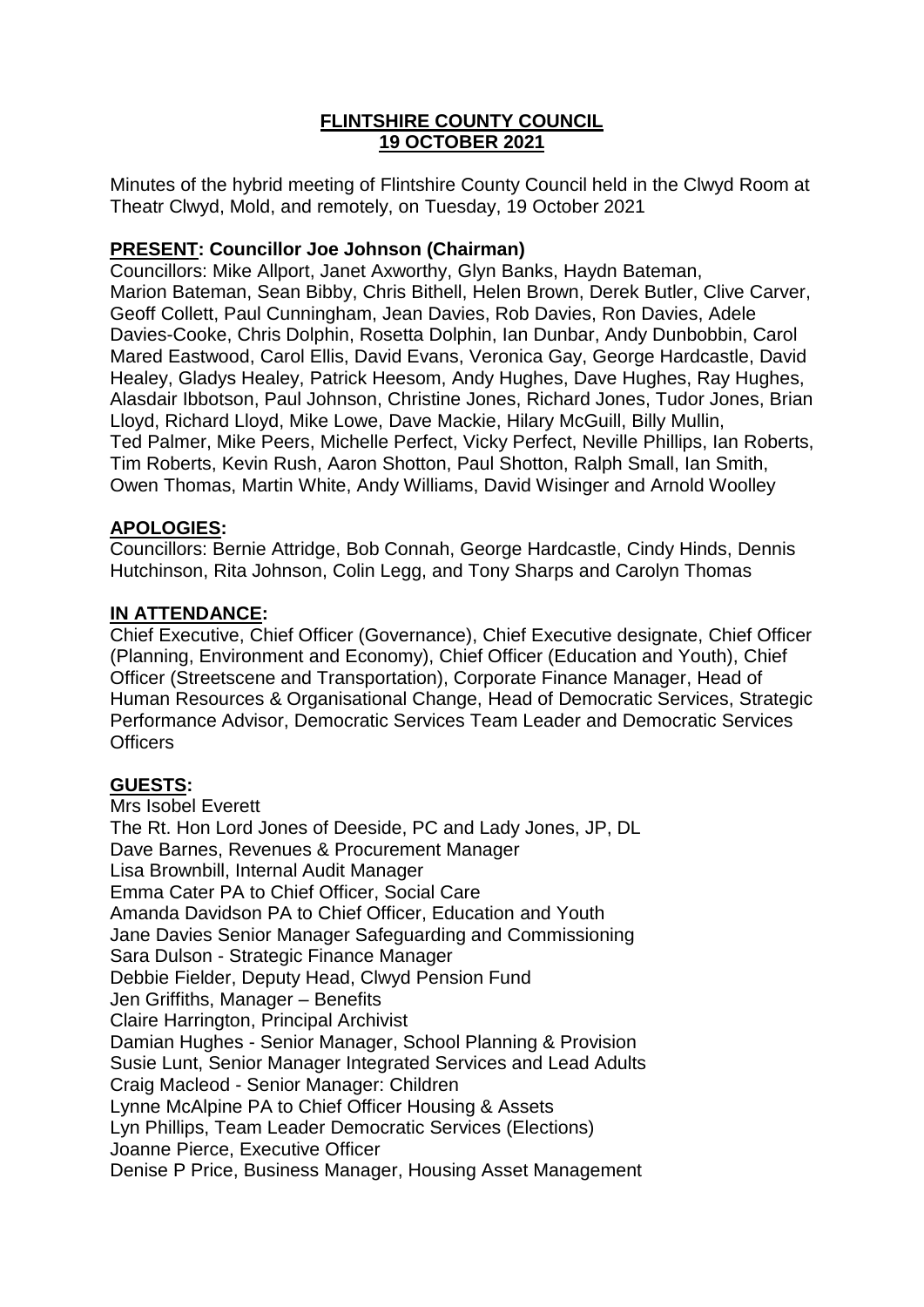Jeanette Rock - Senior Manager Inclusion & Progression Christopher Taylor - Strategic Finance Manager Liz Thomas - Strategic Finance Manager Karen Williams, Clwyd Pension Fund Administration Manager Lisa Williams, Business Support Supervisor | Test, Trace, Protect, Flintshire

Prior to the start of the meeting the Chairman asked all present to stand for a minutes silence in tribute to the late Sir David Amess, Member of Parliament for Southend West, following the recent tragic event of his death.

## **46. MINUTES**

The minutes of the meeting held on 28 September 2021 were approved as a correct record, as moved and seconded by Councillors Chris Bithell and Ian Smith.

#### **RESOLVED:**

That the minutes be approved as a correct record.

# **47. DECLARATIONS OF INTEREST**

There were no declarations of interest.

#### **48. CHAIRMAN'S COMMUNICATIONS**

The Chairman presented his communications and commented on the following recent events: Shotton Walkers Group Reception, Mayor of Rhyl Town Council Civic Sunday, and Mayor of Flint Civic Service.

The Chairman welcomed Councillor Alasdair Ibbotson to the meeting. The Chief Officer (Governance) introduced Councillor Ibbotson who had recently been elected to fill the vacancy for the Penyffordd Ward following the resignation of Councillor David Williams.

Councillor Ibbotson expressed his thanks to residents of Penyffordd, Penymynydd, and Dobshill for their support and confidence in electing him as their new representative. He paid tribute to former Councillor David Williams for his work and support of the local community. He spoke of the future challenges facing the Penyffordd Ward and gave a commitment to work tirelessly and with respect, in conjunction with Councillor Cindy Hinds, his fellow Member, to achieve the best outcomes for the residents of their Ward.

#### **49. PETITIONS**

None were received.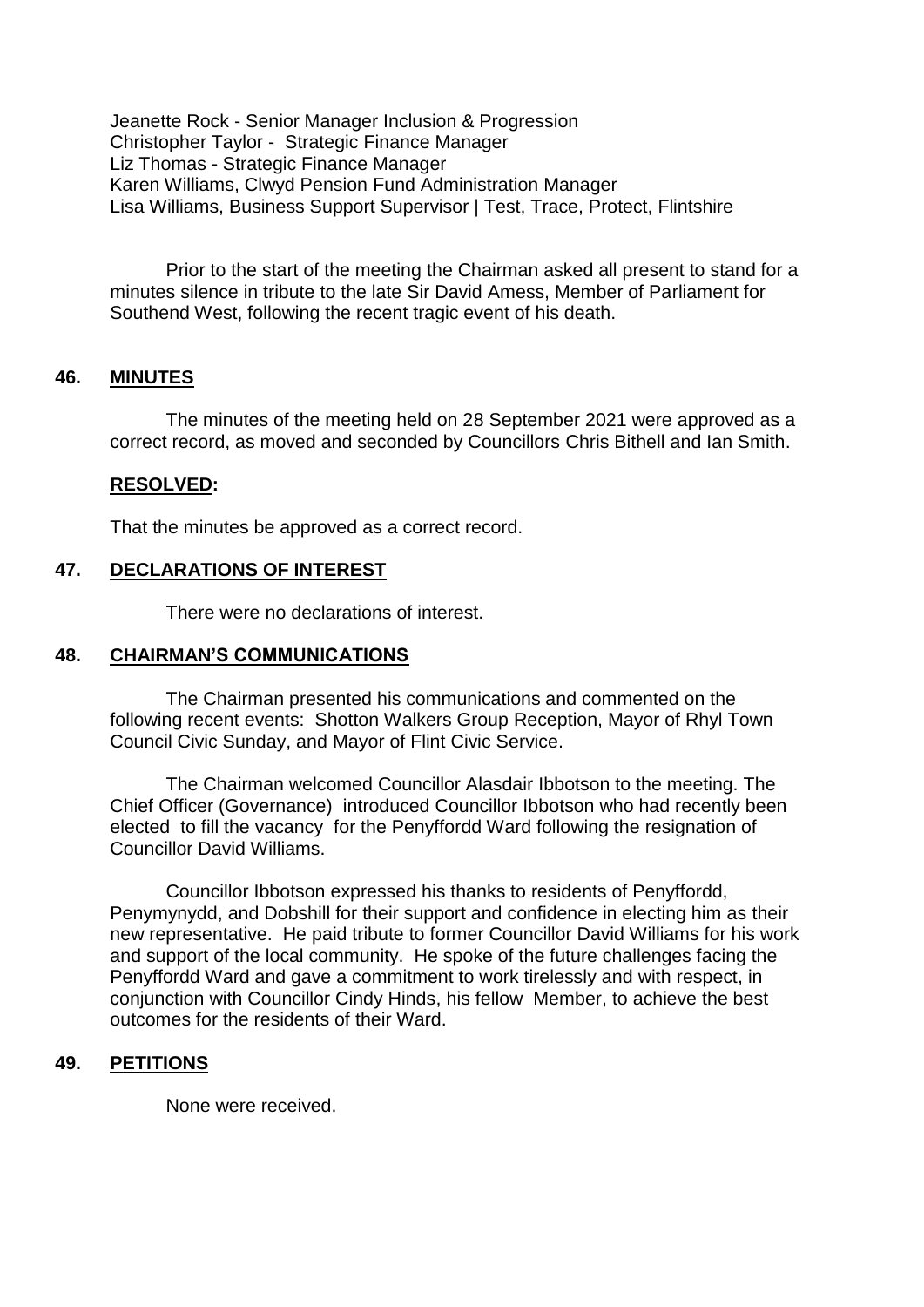## **LOCAL GOVERNMENT (ACCESS TO INFORMATION) ACT 1985 – TO CONSIDER THE EXCLUSION OF THE PRESS AND PUBLIC**

### **RESOLVED**:

That the press and public be excluded from the meeting during consideration of the following item by virtue of exempt information under Paragraph(s) 15 of Part 4 of Schedule 12A of the Local Government Act 1972 (as amended).

At this point, the livestreaming and recording of the meeting was paused.

### **50. CHIEF OFFICER TEAM CAPACITY**

The Chief Executive introduced a report to seek approval of a number of changes to the current operating model. He provided background information and reported on the main considerations as detailed in the report.

The Chief Executive Designate (Chief Officer, Housing and Assets) gave an overview of the current position and capacity in the Housing and Assets portfolio, and reported on the recommended proposals.

Members were asked to consider the proposals as outlined in the report.

In moving the proposals Councillor Ian Roberts spoke in support of the recommendations. Councillor Roberts paid tribute to the Chief Executive, Chief Executive Designate, and members of the Recruitment Panel for their diligent work. Councillor Billy Mullin seconded the motion.

Councillors Ian Dunbar and Chris Dolphin spoke in support of the proposals

Councillor Mike Peers said he supported the proposals in part, however, he expressed a number of concerns and proposed that the recommendations be amended as follows: that a Chief Officer for the Housing and Community portfolio be appointed. That an appointment to the post of Corporate Manager – Capital Programmes and Assets be deferred until after the Local Government Elections in May 2022; and that an officer from the existing Housing and Assets team be appointed on an interim basis for the intervening period. The amendment was seconded by Councillor Owen Thomas.

Councillor Ian Roberts spoke in support of the motion he had put forward and thanked Officers for their detailed responses to the questions raised by Members around salary costs. Councillor Roberts spoke against the proposal to defer the post of Corporate Manager – Capital Programmes and Assets until after May 2022.

A vote was taken on the amendment proposed by Councillor Mike Peers above. The amendment was not carried.

A vote was requested on the substantive motion which had been proposed by Councillor Ian Roberts as follows: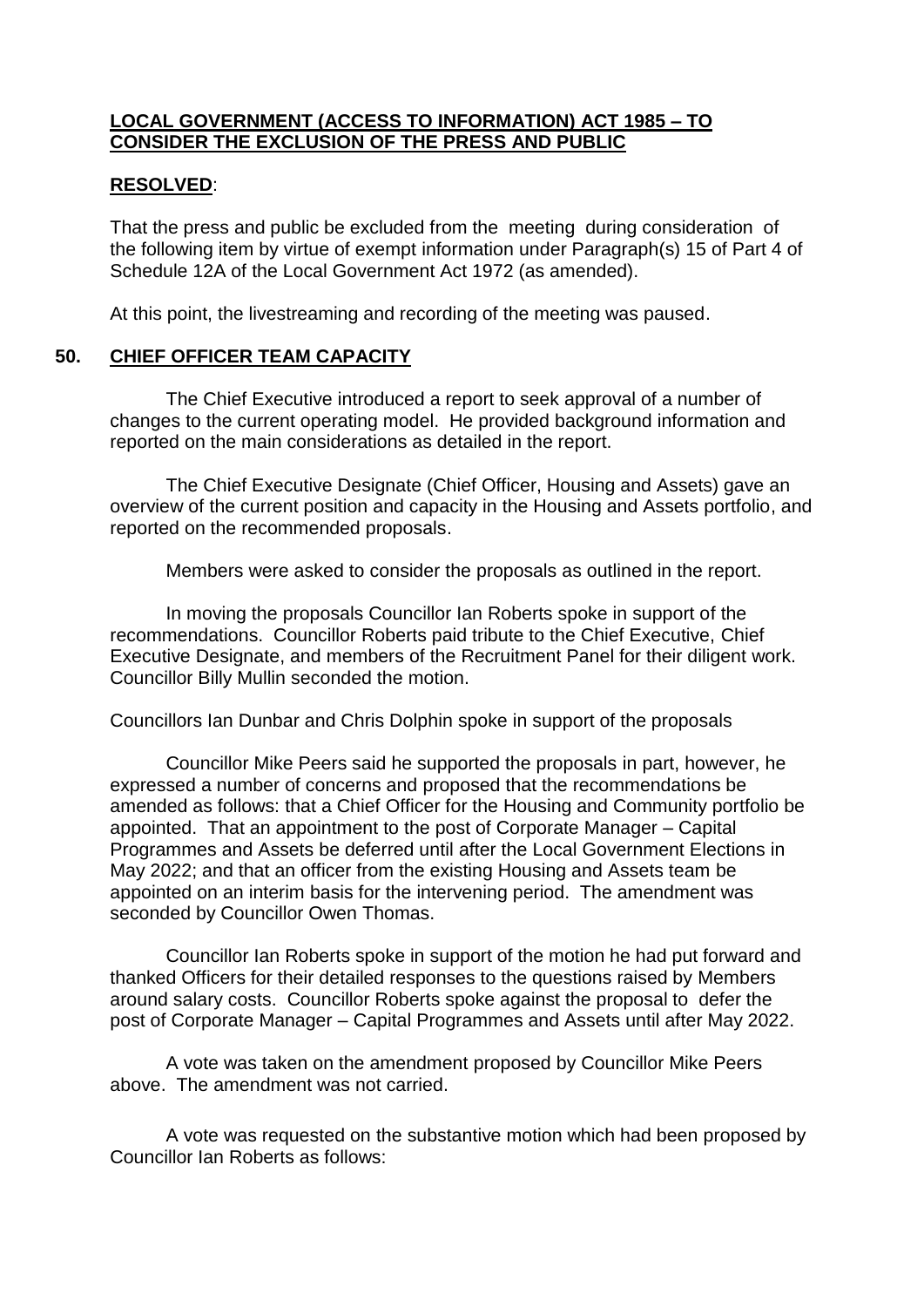- (a) That the proposal for (1) a replacement Chief Officer for the Housing and Community portfolio and (2) a new post of Corporate Manager, Capital Programmes and Assets be supported: and
- (b) That the current Member Appointments Panel be re-convened for the appointment of the replacement Chief Officer post.

The motion was carried.

### **RESOLVED**:

- (a) That the proposals for (1) a replacement Chief Officer for the Housing and Community portfolio and (2) a new post of Corporate Manager, Capital Programme and Assets, be approved; and
- (b) That the current Member Appointments Panel be reconvened for the appointment of the replacement Chief Officer post.

# **LOCAL GOVERNMENT (ACCESS TO INFORMATION) ACT 1985 – TO RE-START THE LIVE STREAM FOR THE PRESS AND PUBLIC**

### **RESOLVED**:

That following consideration of the confidential item the live streaming of the meeting be resumed to enable the press and public to view the remainder of the meeting.

At this point, the livestreaming and recording of the meeting was resumed.

## **51. ANNUAL PERFORMANCE REPORT 2020/21**

The Chief Executive introduced a report on the Annual Performance Report 2020-21. He provided background information and advised that the Report had been presented to the meeting of Cabinet held prior to County Council and had been recommended to Council for approval. The Chief Executive drew attention to the areas highlighted for improvement and advised that performance against the Council Plan measures was positive overall.

Councillor Ian Roberts commented on the challenge of the global pandemic and said he was proud of the exceptional performance of the Council's employees in such difficult and unprecedented circumstances. He asked that Chief Officers forward sincere thanks to their teams on behalf of the County Council for their work.

Councillor Roberts formally proposed that the appreciation of all Members of the Council for the outstanding work undertaken by Officers and employees in all services be included as an additional recommendation in the report. Councillor Billy Mullin seconded the motion.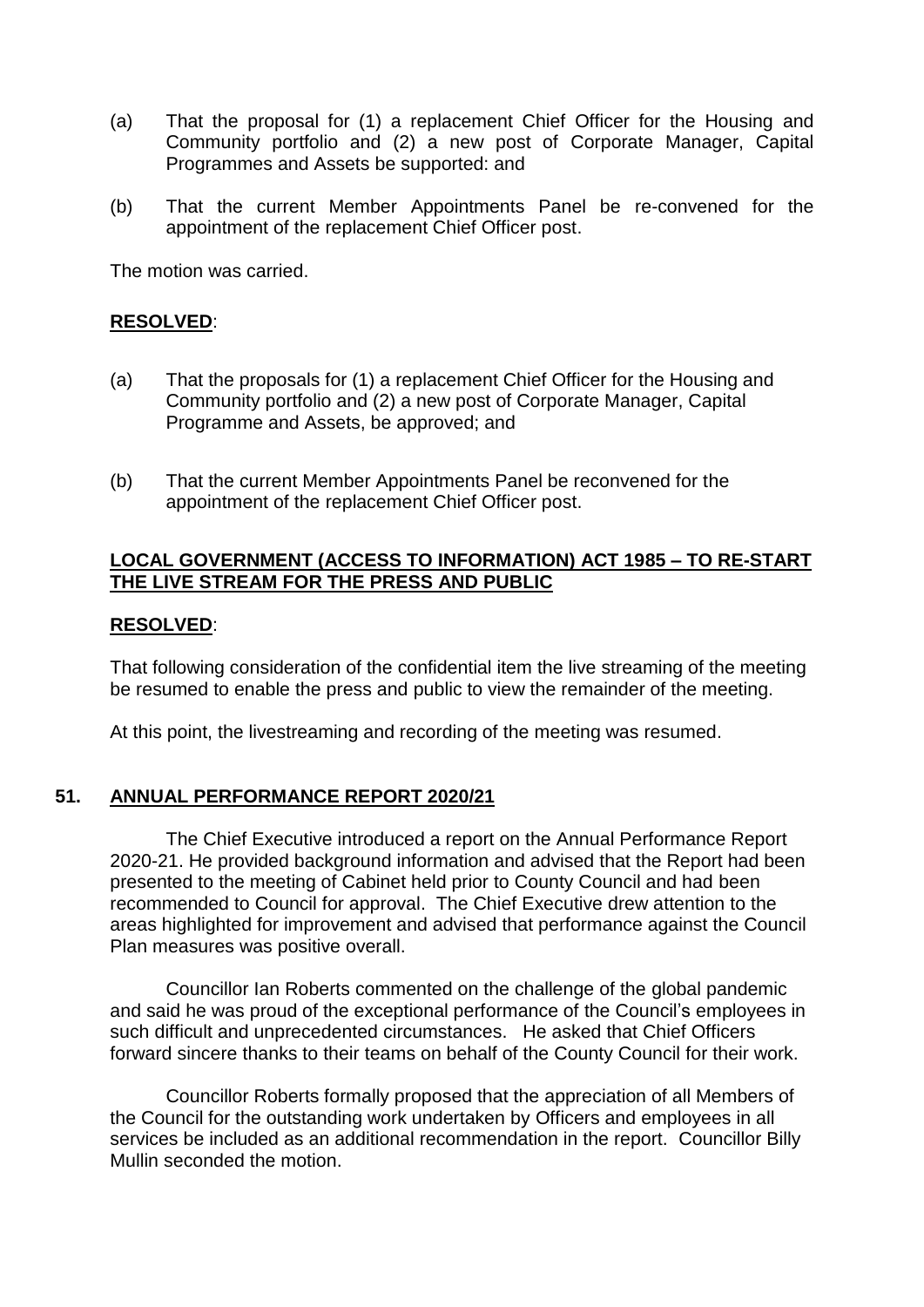In endorsing the comments made by Councillor Roberts, Councillor Mike Peers paid tribute to the work of Schools and the support provided for children of key workers throughout the pandemic Referring to page 62 of the agenda and the long term planning for recovery of town centres, he noted that charges for car parking had been reintroduced but asked that town centres continued to be monitored and adjustments made as necessary to encourage footfall in the future. Councillor Peers drew attention to the social value information on page 63 of the agenda and the success of the Marleyfield Care Home facility which he said was to be applauded.

Councillor Ian Dunbar spoke in support of the work and services provided by the Housing and Assets team to support the residents of Flintshire.

Councillor Andy Hughes paid tribute to all employees in Social Services for their outstanding work during the pandemic.

The Chief Executive thanked Members for their support. He said that targets set for social value performance had been exceeded for the first 12-18 months and the Council was regarded as an exemplar authority by the Welsh Government and had been asked to mentor other authorities as a result.

Having been moved and seconded, the recommendations were put to the vote and carried.

## **RESOLVED:**

- (a) That the Annual Performance Report 2020/2021 be approved; and
- (b) That the appreciation of all Members of the Council for the outstanding work undertaken during the Covid-19 pandemic be passed to Officers and their teams in all Services.

## **52. NOTICE OF MOTION**

Councillor Ian Roberts referred to the recent tragic death of Sir David Amess, Member of Parliament for Southend West, and said the Labour Group considered that it would be inappropriate to discuss the Notice of Motion which called for the UK Government to continue with the £20 enhancement to Universal Credit at the current time. He proposed that the Notice of Motion be deferred to a future meeting. This was unanimously agreed by Members.

## **53. PUBLIC QUESTION TIME**

None were received.

## **54. QUESTIONS**

None were received.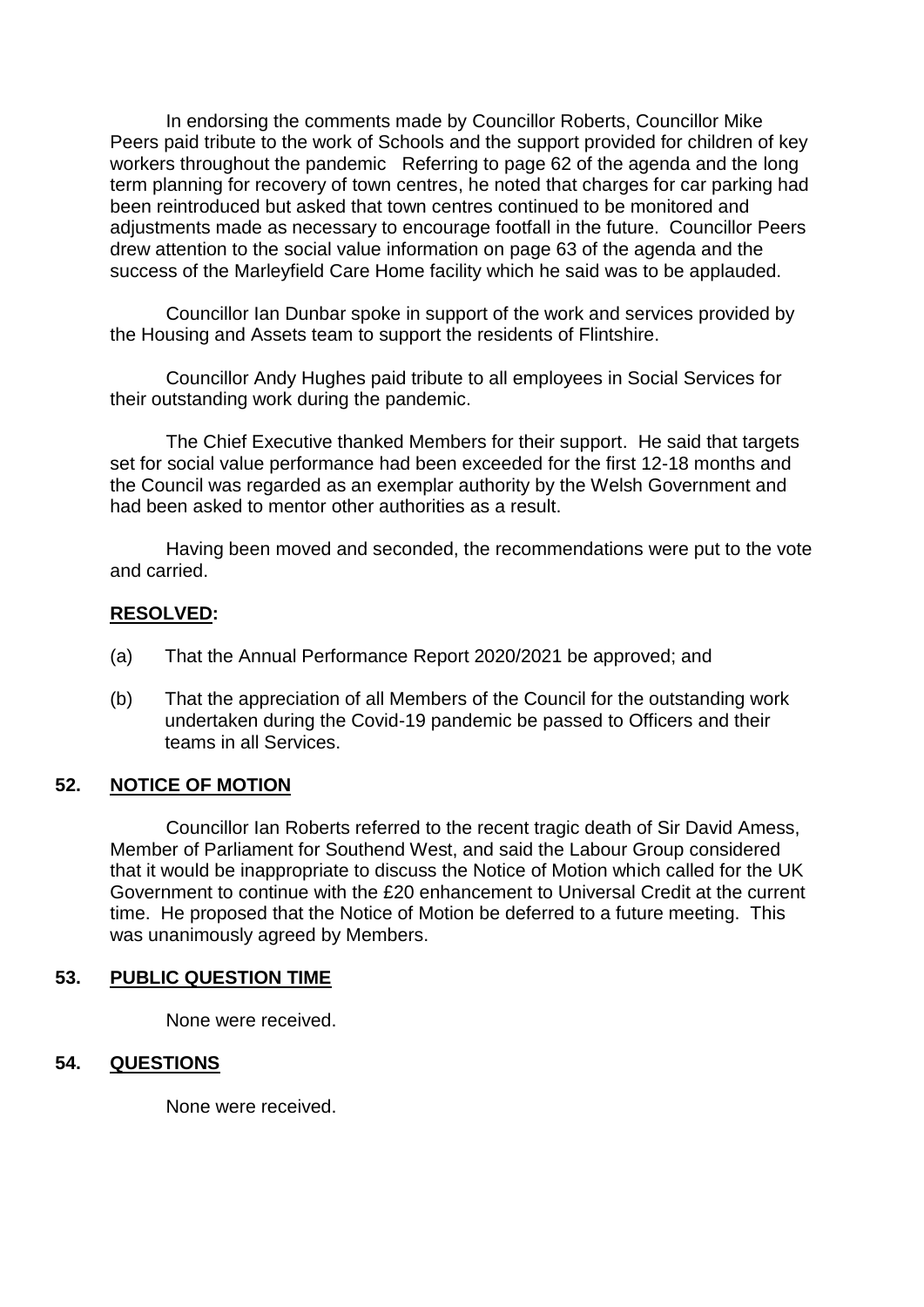## **55. RECOGNITION OF SERVICE BY COLIN EVERETT, OUTGOING CHIEF EXECUTIVE**

The Chair of the Council invited the outgoing Chief Executive, Colin Everett, to speak. In his opening remarks the Chief Executive thanked Officers and colleagues in Democratic Services, Theatr Clwyd, Corporate Communications, and Picturehouse for their work in organising a technical and logistically complex meeting.

The Chief Executive said that when he joined Flintshire County Council in 2007, the Authority did not have the regional or national influence it deserved. He spoke of his brief on appointment which was to bring new energy, professional leadership, and make positive change happen. Today there was recognition from many sources including the First Minister, other Cabinet Ministers, and national commentators, that Flintshire County Council was a strong, high performing and innovative Council, providing leadership to other authorities and organisations, and the best authority in Wales for partnership working.

The Chief Executive gave a brief synopsis of his career in local government service which had spanned 40 years. He said that Flintshire County Council would hold a special memory for him and he had been privileged to serve its residents and local communities. He then gave a short presentation which highlighted a few of the many achievements and notable events during his period of office. He felt that the Authority was in a confident, resilient, and able position to move forward in the future under the new leadership of Neal Cockerton, Chief Executive designate.

In his closing comments, the Chief Executive said that the future was good for North Wales; and its location, landscape, heritage, and economy was unique. He had enjoyed living in North Wales during his time as a public services leader and was confident that it would recover well from the impact of the Covid-19 pandemic and continue to be a safe place to live and work.

The Chief Executive expressed thanks to the current and former Chairs of Flintshire County Council, Leaders of the Council, Group Leaders, Cabinet Members, Chairs of Committees, and Members, for their support. He also thanked senior officer colleagues, Chief Officers, Service Managers, and the Chief Executive team for their support and companionship throughout the last 14 years. He commented on his personal plans for the future and said he would make a return visit when the opportunity arose.

The Chief Executive welcomed Lord Barry Jones and Lady Janet Jones to the meeting. He paid special thanks to Lord Barry Jones for his personal support as a mentor. He paid tribute to his work and personal qualities and in summarising said he was the embodiment of advocacy for Flintshire and its people. In recognition of his service as a Member of Parliament for 50 years, the Chief Executive asked Members to stand in tribute to Lord Barry Jones.

The Chief Executive paid tribute to his successor Neal Cockerton, the incoming Chief Executive, and referred to his personal qualities and exemplary work ethic and values. Neal Cockerton thanked the Chief Executive for his counsel, mentoring, guidance, and professional support. He also passed on the thanks of the